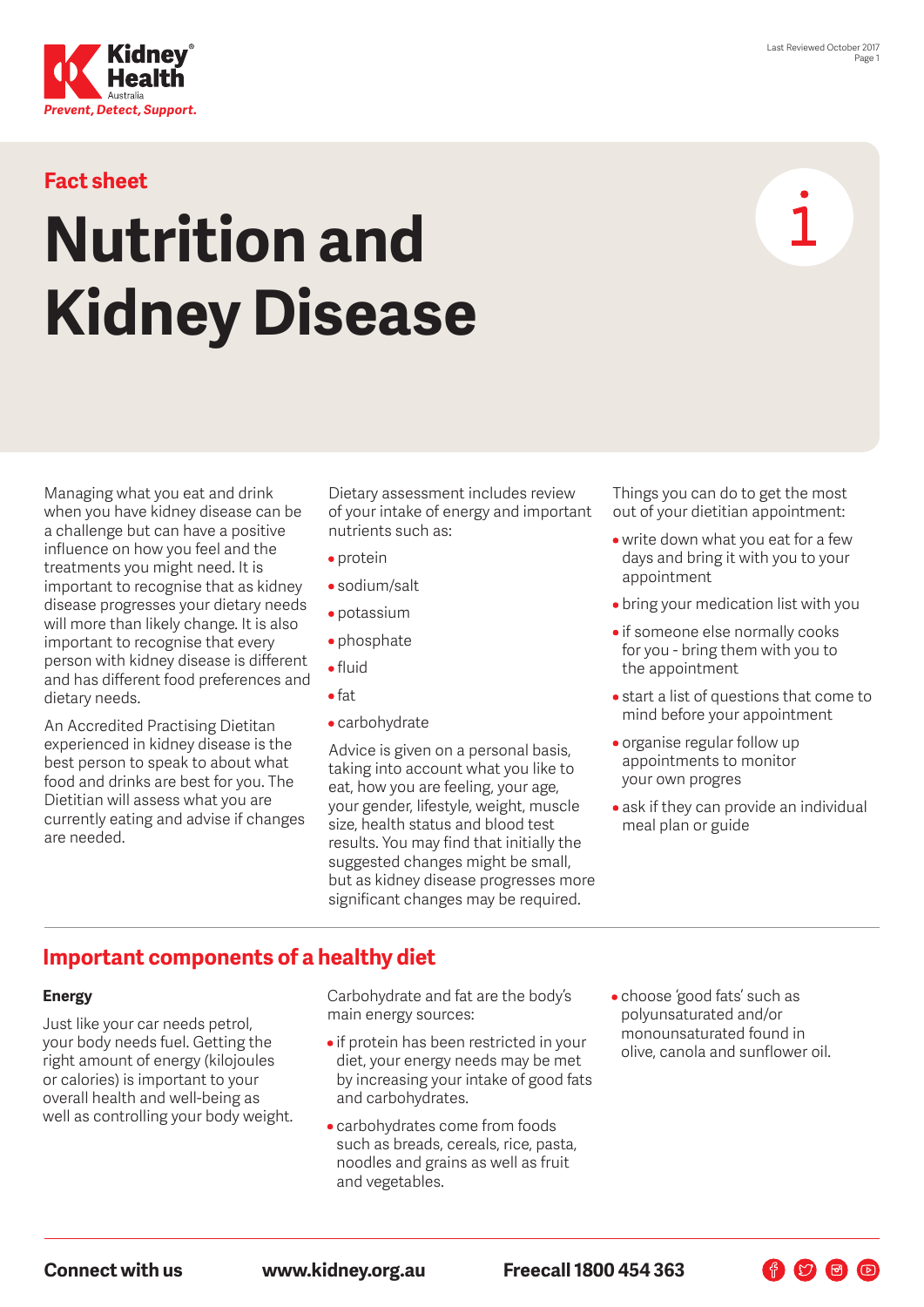# **Important components of a healthy diet**

#### **Protein**

Getting the right amount of protein is important to your overall health and everyones protein requirements are different. Your body needs the protein for:

- building muscles
- repairing tissue
- fighting infections

However, if you have kidney disease it is often important to control the amount of protein-rich foods you eat to minimise waste build up. Protein requirements also change when you are on dialysis, and should be discussed with your dietitian.

Protein comes from:

- animal foods including eggs, fish, meat, chicken
- dairy foods such as cheese, milk and yoghurt
- plant foods like nuts, peanut butter, lentils, baked beans, bean soup mix, beans salad mix and chickpeas also contain protein, but are sometimes less suitable because of potassium and phosphorus content

## **Phosphate**

Phosphorus is a mineral found naturally in food. Along with calcium, phosphorus helps to keep your bones healthy and strong.

Controlling dietary phosphorus is important at all stages of kidney disease. In many cases reducing protein intake will also reduce phosphorus intake. Sometimes phosphate binder medications are also needed to reduce the amount of phosphate that reaches the bloodstream.

Phosphate binders work in your gut by binding to the food and removing some of the phosphate through your bowel movements. For this reason it is very important to take phosphate binders when eating. A Dietitian can help to guide you how best to take phosphate binders with your meals.

See the *Calcium and Phosphate Balance with Kidney Disease* fact sheet for more information.

#### **Sodium (salt)**

Sodium is a mineral found naturally in foods. It is also commonly added to packaged and processed foods. It affects the amount of fluid that your body retains (holds).

Too much sodium and fluid may cause:

- high blood pressure
- swelling of ankles, feet, hands and puffiness under the eyes
- shortness of breath
- increased protein in urine

Eating a lot of sodium also makes you thirsty, which becomes even more important when urine output slows down (usually after starting dialysis).

Typically foods that have a lot of sodium include:

- seasonings including season-all, lemon pepper, garlic salt
- sauces like soy, fish, black bean, teriyaki and ready made pasta sauce
- canned foods, dried foods and frozen foods
- processed meats like ham, bacon, sausage, packaged deli meats
- snack foods like chips, nuts and crackers
- stock mixes and packaged soups
- take-away foods
- cereals and baked goods

See our *Salt and Your Kidneys* fact sheet for more information on reducing sodium in your diet.

## **Potassium**

Nearly all foods contain some potassium. Many healthy foods like fruits, vegetables and dairy are high in potassium. If you have kidney disease your intake of these foods often needs to be controlled. This may mean avoiding some fruits and vegetables altogether, or just reducing the amount of high potassium foods you consume. It is important to get advice from a Dietitian on how best to include foods from all food groups to maintain an overall healthy low potassium diet.

The amount of potassium you should eat when you are on dialysis will depend on which type of dialysis you choose. It is more common to need to restrict your potassium intake if you are having haemodialysis. In fact, if you are having peritoneal dialysis, you may have to increase your potassium intake. Some people also need to take medications to control the amount of potassium in their blood.

## **Fluid**

The amount of fluid intake varies for different stages of kidney disease. Some people need to drink large amounts of fluids but others may need to limit their fluid intake. Your suggested fluid intake will depend on your urine output, fluid build-up and blood pressure. Urine output usually drops off the longer you are having dialysis. As this happens fluid intake should be adjusted. Remember that fluid-type foods need to be included in your fluid allowance.

Fluids include:

- water and ice cubes
- tea, coffee, juices, soft drinks, milk and milk products
- gravy, sauces and soups
- ice cream, jelly, custard and yoghurt

 $\begin{picture}(150,10) \put(0,0){\line(1,0){10}} \put(15,0){\line(1,0){10}} \put(15,0){\line(1,0){10}} \put(15,0){\line(1,0){10}} \put(15,0){\line(1,0){10}} \put(15,0){\line(1,0){10}} \put(15,0){\line(1,0){10}} \put(15,0){\line(1,0){10}} \put(15,0){\line(1,0){10}} \put(15,0){\line(1,0){10}} \put(15,0){\line(1,0){10}} \put(15,0){\line($ 

• Beer, wine, spirits and alcoholic beverages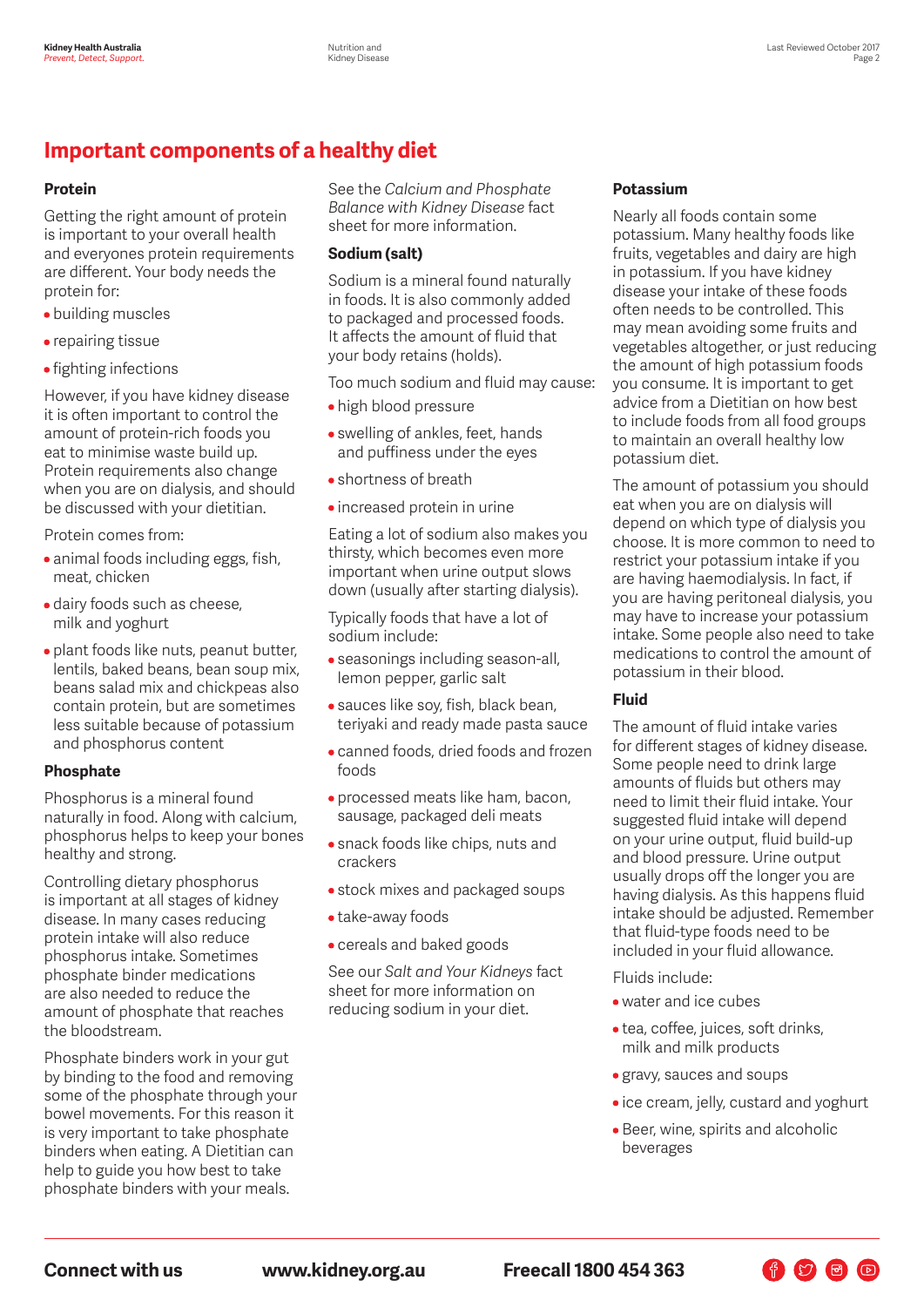# **Staying at a healthy weight**

Maintaining a healthy weight can make it easier to manage your health. Some people with kidney disease do not feel like eating or have difficulty eating enough food to stay healthy. Malnutrition can develop when food intake is poor and the body does not get the right amount of the vitamins, minerals and other nutrients it needs. This is more common for people who are getting close to needing dialysis, but it can also persist when dialysis starts.

It is very important to try to stick to the eating plan your Dietitian suggests even if you do not feel like eating. Tell your doctor or dietitian if you are losing weight that is not planned, or have any concerns about your diet.

Weight gain can also be a serious problem. It can be harder to gain access for dialysis if you are overweight. Being overweight may also mean you are not suitable for a transplant operation. If weight gain is a problem your Dietitian can assist you with a kidney-appropriate weight loss eating plan.



## **THINGS TO REMEMBER**

- Every person with kidney disease is different and has different food preferences and dietary needs.
- An Accredited Practising Dietitian is the best person to talk to about diet. They can provide advice that is specific to you.
- Managing what you eat and drink when you have kidney disease can influence how you feel and what treatments you may need.

## **What does that word mean?**

**Carbohydrate** - A macronutrient. Carbohydrates are the body's main energy source and come from mostly grain foods, fruit, vegetables and dairy products. Sugar is also a type of carbohydrate but should be limited from the diet.

**Dialysis** - A treatment for kidney disease that removes waste products and excess fluid from the blood by filtering the blood through a special membrane. There are two types of dialysis; haemodialysis and peritoneal dialysis.

**Accredited Practising Dietitian** - A person who is professionally qualified to give practical diet and nutrition advice.

**Haemodialysis** - A treatment for kidney disease. Your blood is pumped through special tubing to a haemodialysis machine. The machine acts like a kidney, filtering waste products from your blood before returning it to your body.

**Malnutrition** - Lack of proper nutrition, which may be caused by not having enough to eat, not eating enough of the right foods, or when the body is unable to effectively use the food that you do eat.

**Monounsaturated** - A 'healthy fat' commonly found in plant-based foods such as olive oil, canola oil, nuts and seeds.

**Peritoneal Dialysis** - Treatment for kidney disease during which dialysis fluid is moved in and out of your peritoneal cavity to remove wastes and fluid from your blood.

**Phosphate** - A mineral that, together with calcium, keeps your bones strong and healthy. Too much phosphate causes itching and pain in your joints, such as knees, elbows and ankles. When your kidneys are not functioning properly, high levels of phosphate accumulate in your blood.

**Polyunsaturated** - A 'healthy fat' commonly found in plant based foods containing omega-3 and omega-6 such as oils, nuts, seeds, fish and legumes.